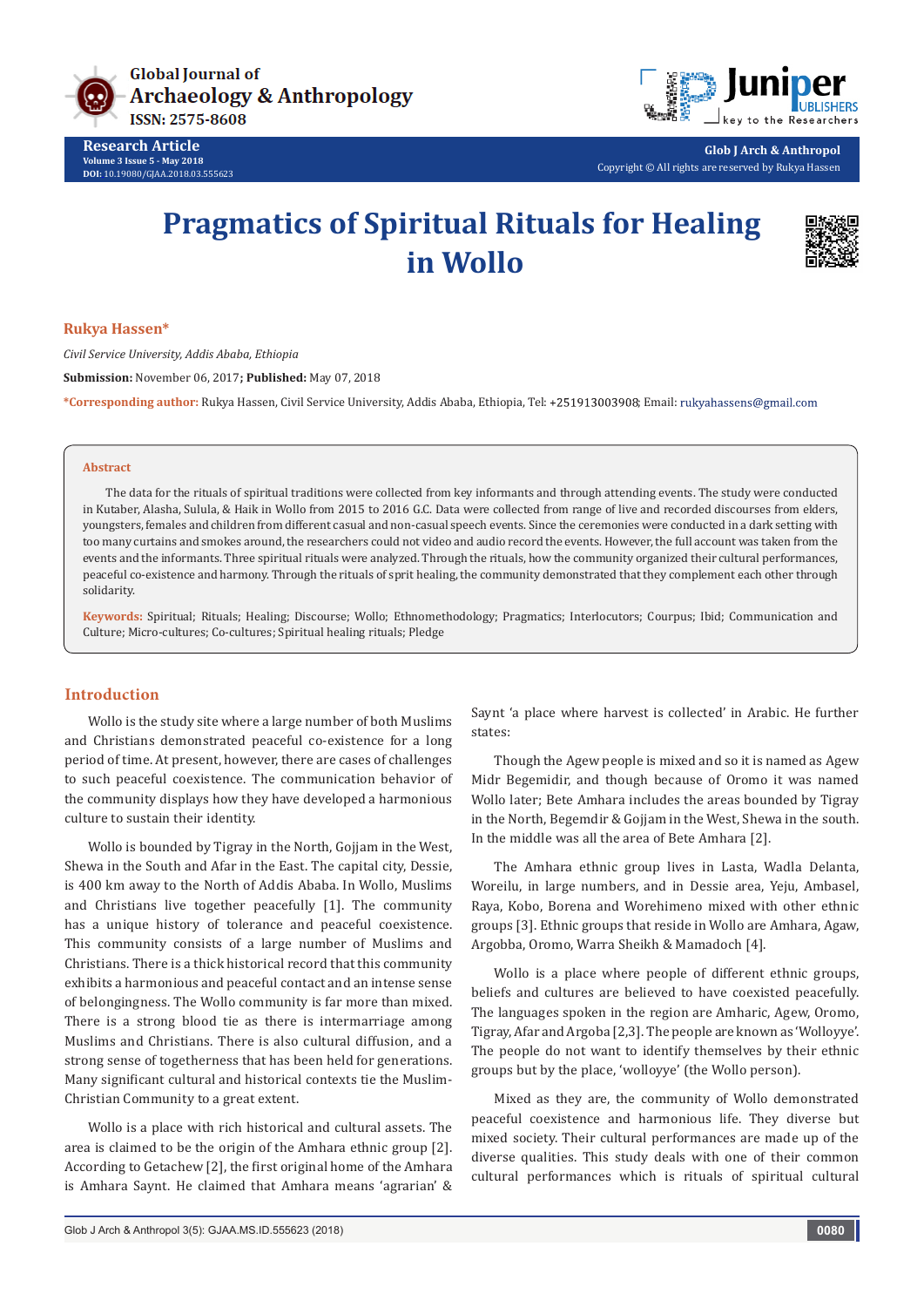performances. Hence, the objective of this study is to describe the discourse of pragmatics of spiritual rituals.

## **Objectives of the Study**

The general objective of the study is to investigate pragmatics of spiritual rituals in Wollo.

Specifically, it is the objective of this study to

- a. Identify pragmatics of spiritual healing rituals in Wollo.
- b. How spiritual healing rituals are organized in the community of Wollo.
- c. Describe discourse of healing rituals are performed.

#### **Research Methodology**

The present research calls for qualitative research design because the objective is to describe and explain pragmatics of healing rituals in Wollo. Qualitative research approach is a research method used extensively by scientists and researchers studying human behavior. A qualitative method investigates the why and how of behavior, not just what, where, and when of things that can be measured quantitatively. Qualitative research has its roots in social science and is more concerned with understanding why people behave as they do: their knowledge, attitudes, and underlying beliefs. Qualitative research is extremely useful when the issue is too complex to be answered by a simple 'yes' or 'no' hypothesis.

The purpose is to understand people's interpretations of their reality in the way it appears to them. It helps to produces in-depth and comprehensive information. It seeks to gain a complete picture of the behaviour being studied. The studies were conducted in Kutaber, Alasha, Sulula, & Haik in Wollo. Data were collected from range of live and recorded discourses from elders, youngsters, females and children from different casual and non-casual speech events. A corpus of data were collected, transcribed and coded based on the objectives of the study. Data were collected through introspection, participant observation, in-depth interview and record of social events. For the analysis, courpus- based description, ethnomethodology and critican discourse analysis was employed. Ethnomethodology is "the use of transcripts of conversations to develop descriptions of the interlocutors' knowledge, especially of the social situation in which they interact". Ethno methodology is concerned with the discovery of the underlying processes which speakers of a language utilize to produce and interpret communicative experiences, including the un-stated assumptions that are shared knowledge. Ethno-methodologists assume that by going to cultures themselves and becoming immersed in the problems of everyday life, they could discover what constitutes cognitive reality for the members of a given culture [5,6]. Ethnomethodology emphasizes less on universal procedures and focus more on real contextual happenings [7]. It is the sociological partner to discourse analysis [8].

# **Major Findings of the Study**

#### **Rituals**

Rituals are any customary observance or practice. It is the behaviour of human beings to perform everyday rituals. In any society rituals are the most common practices. Whether one likes it or not, one finds oneself in traditional or meaningful rituals every day. People commonly do religious or traditional rituals consciously or subconsciously. Language use reveals itself in rituals. The rituals that have been recorded live for the study are what people say and do in giving birth, visiting sick, thanks giving, congratulations, monument occasions, curses, blessings, begging, swearing, and others.

Routines and rituals are important units to control society [9]. Linguistic routines are fixed and non-flexible units of utterances which by itself fulfils communicative functions as it is per formative in nature. Understanding routines requires a shared cultural knowledge as they are metaphoric and non-literal (Ibid: 43). They include greetings, leavings, curses, condolences, prayers, and other formulaic language. Such involuntary noises as sneezes and hiccoughs might need routines as a repair of the situation (Ibid). Ritual, except for being context bounded, is made up of routines; for example, a magical incantation is a ritual where a fixed language of a spell should be uttered to affect the evil (Ibid).

Rituals contain formal communication behaviors in which both saying the wrong expression as well as not-saying the right expression could potentially cause communication breakdown and disappointment. It is one of the elements that people should know to be communicatively competent in their speech group. Because they have this grave consequence, people study the rituals purposely and use them appropriately in the way they are prescribed.

### **Communication and culture**

Communication and culture are interconnected. Communication facilitates the creation and exchange of cultural meanings, and culture preserves communication [10]. Communication makes existence feasible [11]. Although it is difficult to split culture and communication since they are intertwined, it is possible to distinguish cultural patterns of communication in different speech communities [12].

According to Williams and Pearce [11], there are three basic components of culture . The first is language, a human communication system. The second is a story system, a sociocultural factor. The third is a set of organizations with their functions in the construction, organization, and distribution of cultural knowledge. For Dodd [13], culture is more than the three just mentioned. For him, culture is the sum of a group's beliefs, norms, activities, institutions, and communication patterns reflected in thought, speech and action. Identifying its effect on communication is one reason to study culture [13]. The people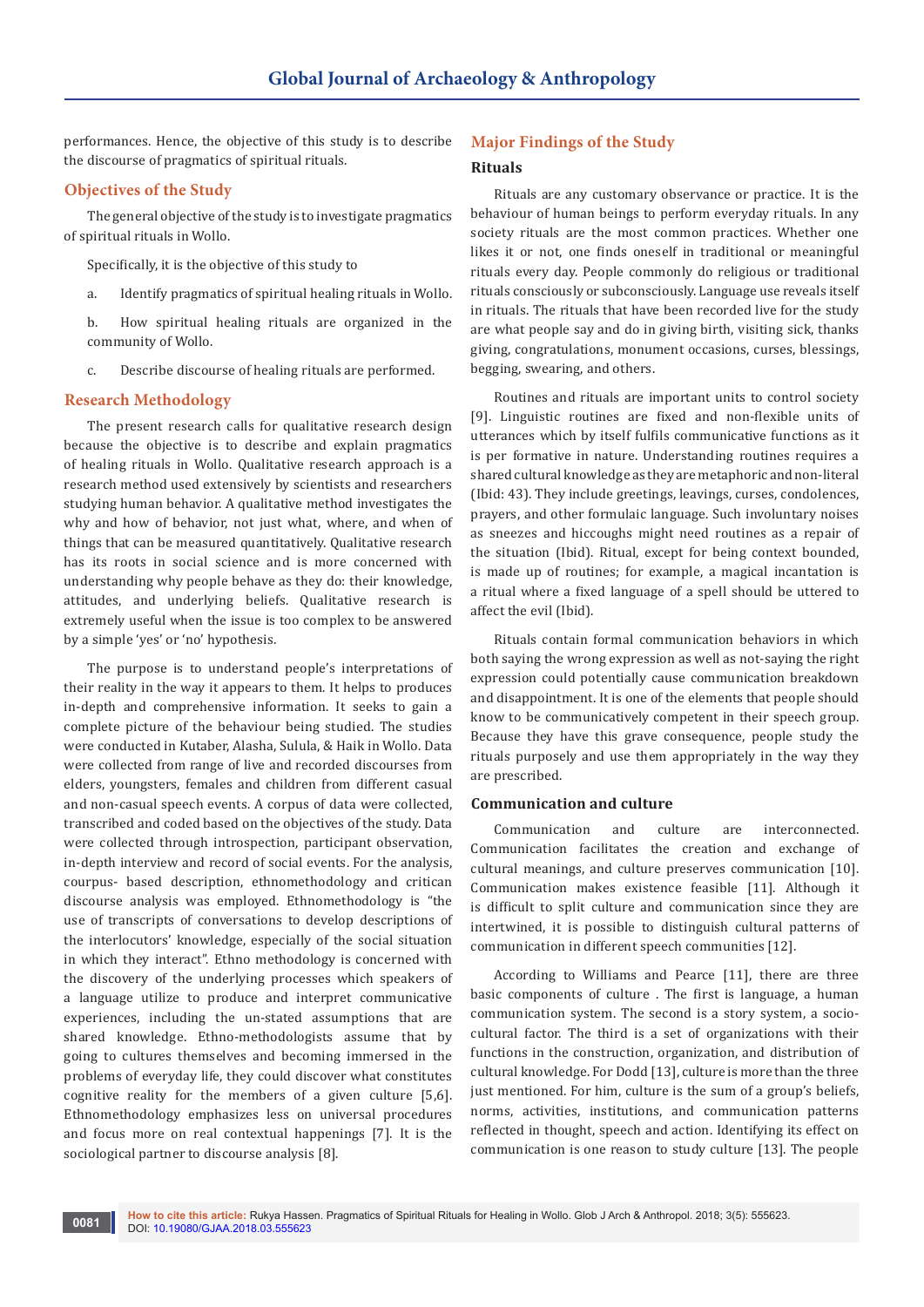who have developed the culture expect the members to live by them. The expectations of cultural rudiments are expressed through language [13]. Such people are identified as members of the same group. Members of own culture are an in-group and members of other's culture are an out-group [10].

Language is a key component of cultural activity of people [14]. Every culture has its own communication system [13]. There are countercultural communication systems and common codes in a speech group that has different cultural sub-groups in it. Some groups stand opposing the dominant group and develop a countercultural communication behavior. According to Dodd [13], a common code is used to bind countercultural members. In many multicultural communities, countercultural communication is inevitable. The counterculture provides a comparatively different communication rules. Hogan-Garcia [15] defines a cultural group as follows

A culture or ethnic group (the terms can be used interchangeably) is a group in which the members generally share a complex and dynamic common cultural heritage made up of the assumptions, values, beliefs, attitudes and customs that relate to the aspects of culture… - that is, language, religion, and family life processes. Each aspect involves and functions through associated values, beliefs, assumptions, and customary behavior.

For multilingual communities, there is a need to have one common code. Countercultural group members often develop a common linguistic code, such as jargon and slang that are exclusively used by the members of the speech group [13]. The common code is known by linguists as a lingua franca. The code could be a different language or a dialect of the same language. The common code emanates from the macro culture in the same country such as the case of Amharic in Ethiopia or English in many multilingual African countries.

Related to the concept of countercultural communication are micro-culture, co-culture and subculture. Micro-culture or co-culture is a collectivity with mindful identity and grouping coexisting within the macro-culture [13]. Micro-cultures or cocultures often experience common premises regarding image, bonding, and relationship. Micro-cultures or co-cultures are assumed to coexist within a macro-culture. Micro-culture or co-culture is a subculture of the larger macro-culture that is common for the major speech community and the subgroup in the larger community. Micro-culture or co-culture is the culture of the subgroup. Subculture is a separate culture of a group. In sociology, anthropology and cultural studies, a subculture is a culture that separates a group from others within a larger culture identifying them as a separate social group.

### **Spiritual healing rituals**

In the study area, there is a tradition of using animals for the purpose of worshiping. In most of the cases, animals are prescribed to be used as sacrifices for the chief spirit of evil by whisper of sorcerer. What the spirit wants to heal the sick person

is prescribed by the witch who is assumed to know what is the unknown because either it was in the past or because it is in the future. It is believed that the sickness may be inherited or the spirit may just jump on somebody s/he likes and would not let go unless the sick person makes regular sacrifices. Many believe in the power of such spirits and the animal sacrifice to heal the sick which, of course, is caused by the whisper of the spirit. When there is a sick person who is suspected of being infected by such spirit, his family would take him/her to a knowledgeable person who would do appeal for the relief of the sick person.

Most of the time, people come to know about which of the five spirits called 'zar' or 'wukabi' is causing the affliction by asking a witch. When the witch is told about the symptoms of the sickness of the afflicted person, s/he would say 'this is the cause of the wrath of, for example, a female spirit known as 'Rahelo'. Then, the 'zar' or 'wukabi', would tell what kind of animal they should offer as sacrifice. Upon their return to their homes, the family or relative of the sick person would find a performer of the rituals in their neighborhood. They would go and make appointment for a ritual to be held. This happens if it is for the first time. If it is already practiced, they would just go and make appointment as usual.

On the date of performance, there are things that should be there for the ritual. These include a local drink as 'tela' or 'bukri', the inevitable coffee, home-made roasted bread, barley, maize, beans, and pop corn.



**Figure 1:** A Spiritual Ritual Event



**Figure 2:** A Spiritual Ritual Event

**How to cite this article:** Rukya Hassen. Pragmatics of Spiritual Rituals for Healing in Wollo. Glob J Arch & Anthropol. 2018; 3(5): 555623. **0082 DOI: [10.19080/GJAA.2018.03.555623](http://dx.doi.org/10.19080/GJAA.2018.03.555623) DOI: 10.19080/GJAA.2018.03.555623**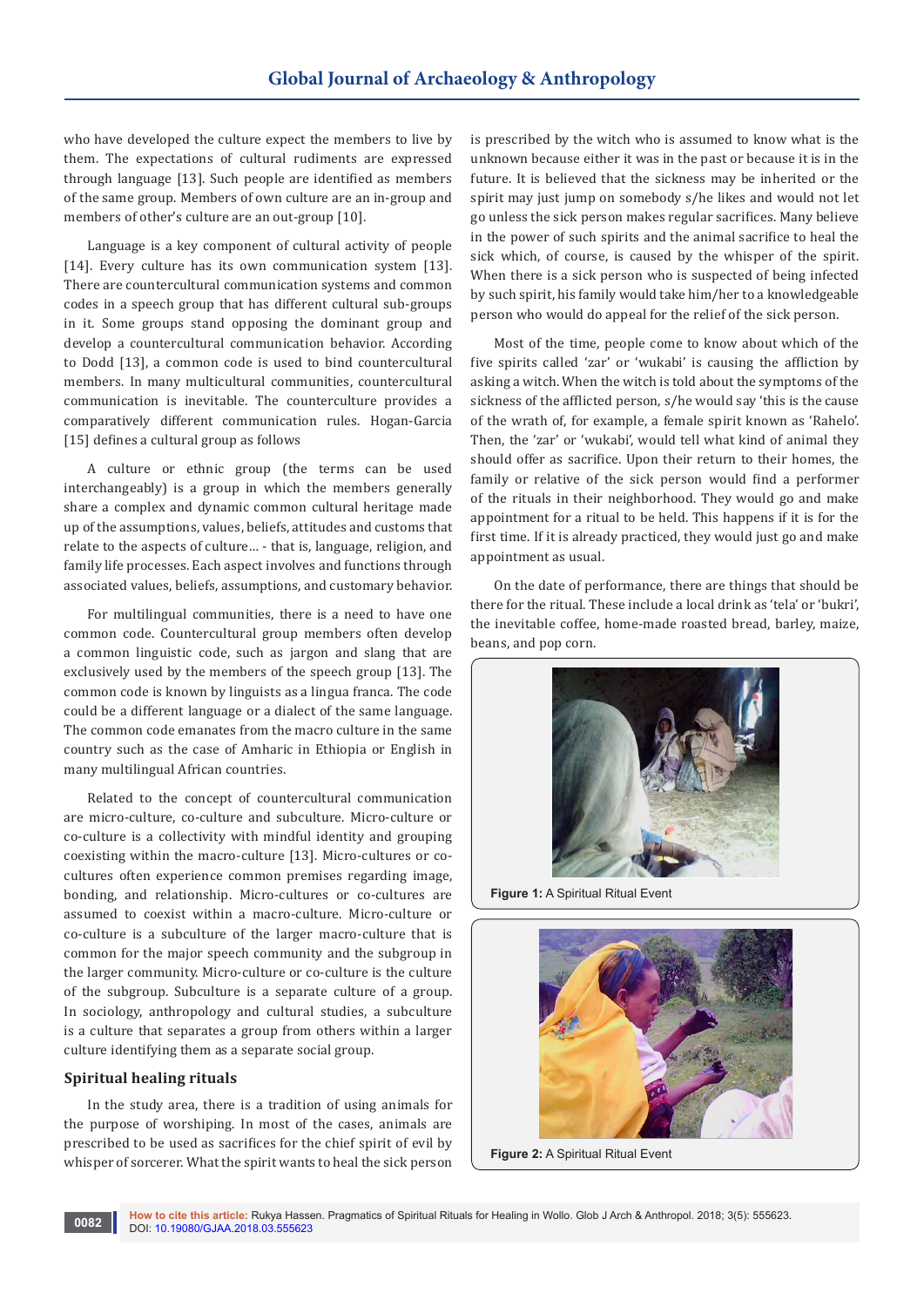For those kinds of 'zar' or 'wukabi' rituals, the performers would also be made ready. If it is a female, she would have her hair done 'shuruba', color her hands and feet with special plants known as 'ensosla & gushrit') (Figure 1&2). She would get dressed in white traditional cotton dress. If it is male, he would wear clean clothes and have a clean and white 'Gabi', a local garment.

The surrounding is also made clean. Incense is burnt and grass is sprinkled on the floor. There are particularly required incenses that are used to call for and welcome the spirit. These include 'kerbe', 'ades' 'kebercho' and others.

The five major kinds of spiritual performance are called rahelo, changer, anbeso, oromo and zebenya, excluding other minor spiritual performances.

The Performance of 'Čängär Zar' 'Wukabi' (Spirit)

Čängär is assumed to be a male Zar spirit. The animals that are offered as sacrifice include one grey rooster cock, one brown rooster cock, one white and one red rooster cock or a red male sheep. The person who is possessed by a Čängär 'zar' is assumed to get sick with sharp pain on the ribs, the back and the thigh.

The animals are sacrificed in the above subscribed order each year. The first year, the grey adult rooster, the next year the white and the third year the red cock are sacrificed. Then on the fourth year, a four legged animal is required. So, instead of the fourth red adult rooster, a red male sheep is bought and presented to the possessed person to caress it. It would grow until the fourth year and the sheep is sacrificed with all the other roosters. The ritual is done on a Tuesday or Thursday in April or May. The other food and drink prepared for the ritual are served in the same way as mentioned above. At 1 PM, people are gathered and the person who leads the performance begins chanting before eating the food. The chanting goes as follows enumerating Čängär:

yäzzih ʾägär ʾädəbar qut'bu ʾəndämmənäwu yät'ena t'äbbaqiwu č'ängär bärräñawu ʾəbär lay qumo ʾäbet yämmiläwu yagäru t'äbaqi č'ängär ʾəndännäwu ʾəsti ʾäč' č'ač'suna ʾährib ʾənəbbäläwu ʾärəb robn šwami sänəbbätn ʾäkbari ʾäyədäläm wäy č'ängär gud yäləbbun säri lalibäla wulo gəšän ʾädariwu balä wärəq mäsəqäl baläqač'əl näwu betäkrəstiyan gäbto qəne yämmiyawärawu yäʾärəba ʾäratoč wädaǧ č'ängär bärräñawu

How is the spirit of this country?

The guardian of health Čängär the gate,

One who says 'yes' staying at the gate keeper,

The guard of the country, how is Čägär?

Put on incense and let us invite him,

He fasts on Wednesdays and Fridays and observes Sabbath,

Is it not Čängär who does what he wants?

He spends the day in Lalibela and the night in Gishen,

He has a gold cross and a bell,

He enters church and speaks in figurative language,

The ally of the forty four covenants, Čängär, the guardian.

As explained in the above extract, the people believe that Čängär is a true follower of Christianity. The target speech group, though they are Muslims, conduct the ritual as such. The rooster would be rubbed against the back of the person just before they slaughtered. The sheep's forelegs are put on the shoulders of the person three times and his forehead rubbed against that of the sheep's forehead. The animals are then slaughtered. The blood is covered with grass. The knife is wiped with grass and they would leave the blood and the slaughtered animals alone without cutting them into pieces. While the animals are left in such a manner, the people would eat and drink. First, the food is given to the sick person then the attendants are given from each type of food.

After eating, those who are in a hurry are excused to go. Then the meat of the slaughtered animals is given to the ladies to prepare dinner. The right parts of the body are prepared for the rest of the family. On the third day, there is a closing ceremony after which the person is free to go anywhere s/he wants.

'Anbesso Zar' or 'Wukabi' Performance

The animals that are put for the sacrifice of Anbesso are one adult rooster, a white adult rooster, a red adult rooster or red male sheep. The symptoms of Anbesso's affliction are back pain with difficulty in sitting, and stomachache. As prescribed by a witch, the sacrifice is made in November or April on a Tuesday or Thursday. They make an appointment with a performer for the ritual. The family, relatives, friends and neighbors are informed of the date in advance. In the mean time, foods and drinks are prepared. It is locally known as 'feast making'. On the opening day, the leader says:

ʾäbet ʾänbässo ʾäbet ʾänbässo ʾəsu kitab qäri balät'oharawu baläqäy qoti baläqet'ämawu yäšähoču wädaǧ tänägagariwu gəra qäñ təkəša yämiragät'äwu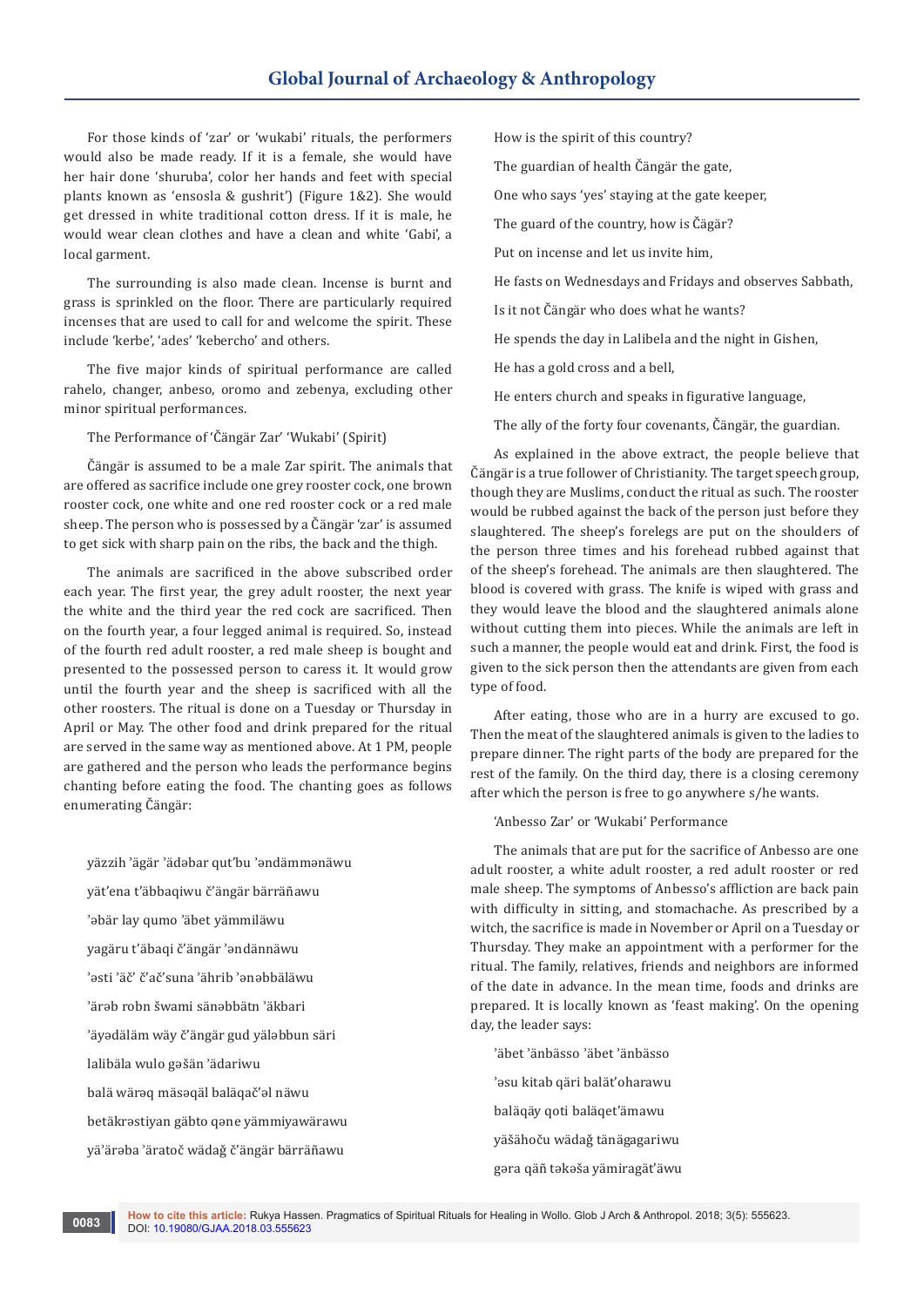baläqäy korəma baläǧəbmawu ʾənkətkət səbrəbr ʾärgo ʾəmigäzawu ʾəsu däm ʾäsqämač' ǧärba qomač' näwu marəlləñ näwu ʾənǧi lela mən ʾälnäwu gəbr ʾənədämolla ʾəyasräkäbnäwu

Oh 'Anbeso' Oh 'Anbesso',

He reads religious books and he is clean,

He is red lover and he has grass,

He is ally the Sheikhs and he is fluent,

He kicks left and right shoulder,

He is fond of red bull,

He causes stomach and back ache,

We say nothing but help us,

We are offering the food full of his desire.

 Anbesso is assumed to be a Muslim. They beg him by recognizing his powers and the sacrifices they have presented. Then the performer says, "we have banned you from requiring such sacrifice for the next four years." Then sacrifices are offered from each kind of food and drink, and a portion is put aside for the third day. Then, from each kind of food and drink, a portion is sprinkled around. As they sprinkle, they say 'May you allow us live until next year. Here is your sacrifice.' Then the roasted grain (qolo) is mixed with an Ethiopian seed known as 'nug' and is given to the attendants. Then bread and coffee are served. The right side of the meat of the sacrificed animals is reserved for the sick person. Those who did not enter at the time of the ritual would not enter the house for the next three days so that the spirit would not affect them. The ritual would be repeated on the third day and that would be the end of it for the next four years.

#### Water Therapy- ' s'äbäl'

There is a belief that some waters have magical effects to cure diseases. Water therapy is the use of water to regain health. Medical science also shares this belief but the belief on water therapy does not come from spirits or saints putting their blessings on the water. The target group believe that the therapeutic effect of particular waters come from the blessings of saints or spirits. Water could be therapeutic in the medical sense when drinking and bathing.

Water therapy has many forms. The most common forms in the target group are bathing and drinking for three, 'one seven' or 'two seven' days, to use their own expressions. 'One seven' means seven days only. 'Two seven' means fourteen days. The application of water in the treatment of different diseases has been consistently promoted by a number of people in the area.

They implement bathing, repetitive quaffing of foul, tasting, spitting on, and sprinkling water on the body and around the area where there is pain.

The belief on water therapy is very strong among the Christians. There are many well-known places of holy water (Tsebels) in many churches and they are associated with saints. Many people, including Muslims, visit them for relief from illness of all types.

The Muslims do not only go to the Christians' holy waters; they also have their own as well. Around Gerado, there is a place called Bilen where there is Muslims' holy water that is named after Sheikh Ali Jiru. It is called the sheikh Ali Jiru water. They do not call it holy water or 'tsebel'. They call it, 'Yesheikhocu wuha' the water of the Sheikh.

## **Pledge**

Pledge which is locally known as 'səllät' is an offering of a spiritual kind. The offering is promised to God, saints or spirits. The speech community are accustomed to offering promise mostly to fast for some time, to offer animal as sacrifice, to give money, to beg, to make a feast in return to a favor by a saint. The practice is considered as a debt. When people get what they have wanted or asked for, they give offerings as promised.

A pledge of begging as offering is made to spirits. Many believe that such spiritual vowing is inherited from ancestors. When a person gets sick, he consults someone with spiritual power whether there was a history of ancestral pledge inherited. Some adherents of a spirit or saint make a festive occasion to recognize the spirit's favor.

The other unique vowing practice is that the Muslims pledge to Christian saints and the Christians to Muslims'. Many Muslims pledge to the angels, local saints and other significant personalities in Christianity. The offering is promised to buy materials such as umbrella, to give money, or to make a commemorative occasion in memory of the favor they have been given. There are Muslims who conduct such occasions in response to their answered prayers (they believe so). There are also many Christians who do the same for Muslims' saints.

#### **Conclusion**

Rituals play significant role in communication. It is one of the elements that people should know to be communicatively competent in their speech group. Because they have this grave consequence, people study the rituals purposely and use them appropriately in the way they are prescribed. Spiritual healing rituals play significant role in sustaining cultural values in Wollo. The community use the rituals for healing spirit related illnesses. There are well structured linguistics and non-linguistics aspects of pragmatics that the society use to sustain their cultural performances. The pragmatic competence of the communication system require the participants to equip themselves with appropriate knowledge and skill of the elements of the ritual